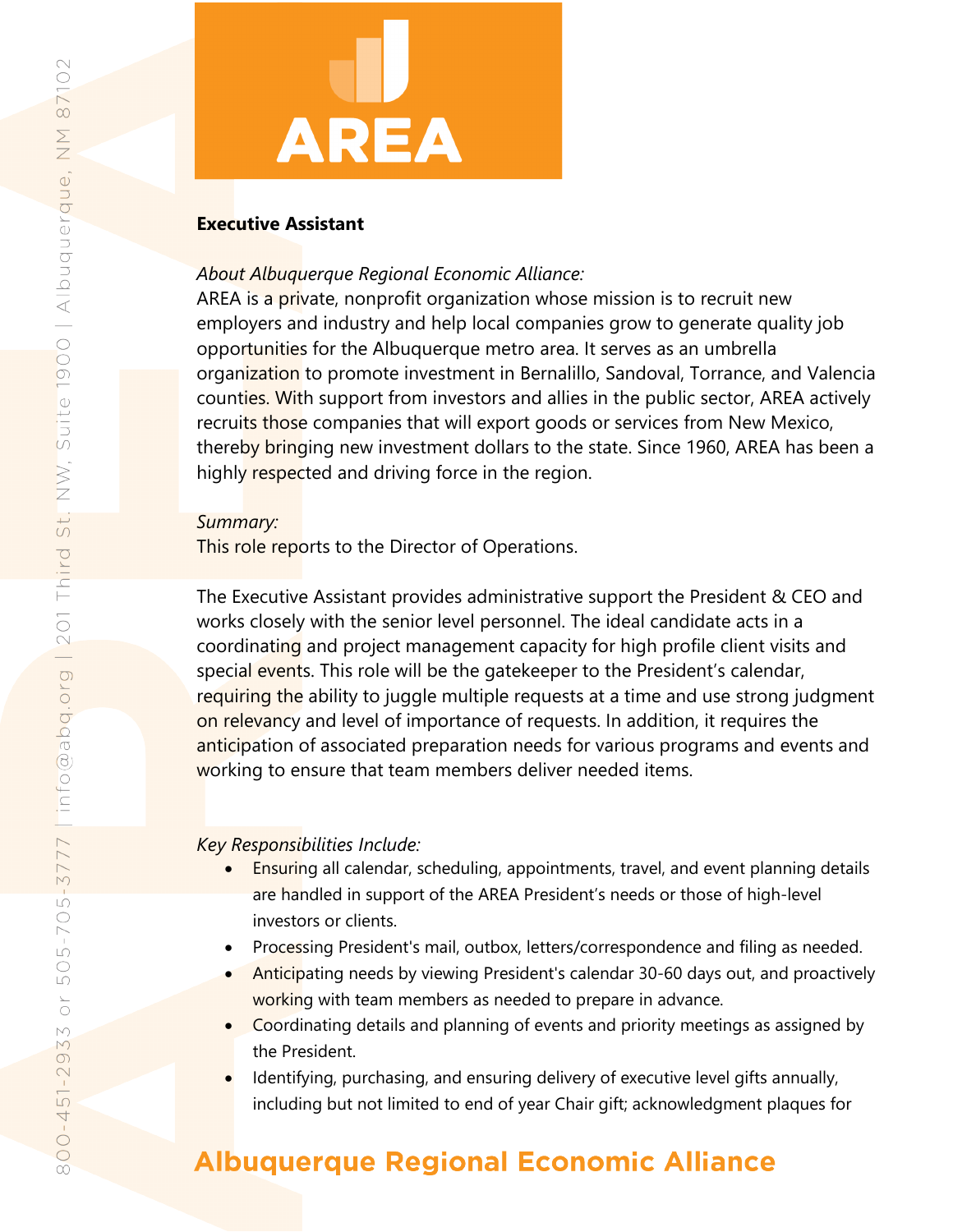various leadership roles; holiday greeting materials; annual mailings to Board members, etc.

- Ensuring maintenance records up to date for company car provided for President as well as assisting with any lease related records.
- Maintaining President's log as required for Lobbying efforts.
- Collaborating with administrative staff to support the data entry and integrity needs of organizational databases.
- Working with all departments in support of planning, catering and material compilation for various AREA meetings including New Board Member Orientation, signature events and programs, and miscellaneous client visits or outside entity requests involving the President and Executive Team.
- As an AREA team member, participating in and executing various routine office responsibilities when needed, such as: monitoring and maintaining needed offices supplies; greeting quests and answering incoming calls and general email inquiries; supporting the compilation and distribution of meeting materials and assisting in physical meeting setup needs; and tracking meeting attendance of Board members and other advisory groups.

#### *Desired Skills:*

- High levels of emotional intelligence required to interact positive with a wide variety of individuals
- The ability to act independently and without significant direction or oversight
- Skilled in anticipating needs and working positively with colleagues to ensure deadlines are met
- Strong communications and writing skills
- Ability to work in a fast paced and fun environment
- Skills in tackling multiple projects simultaneously and using good judgment in prioritizing work assignments

#### *Benefits:*

Highly competitive salary and healthcare benefits, 401(k), on-site gym access, paid parking

*Job Type:*  Full-time

# **Albuquerque Regional Economic Alliance**